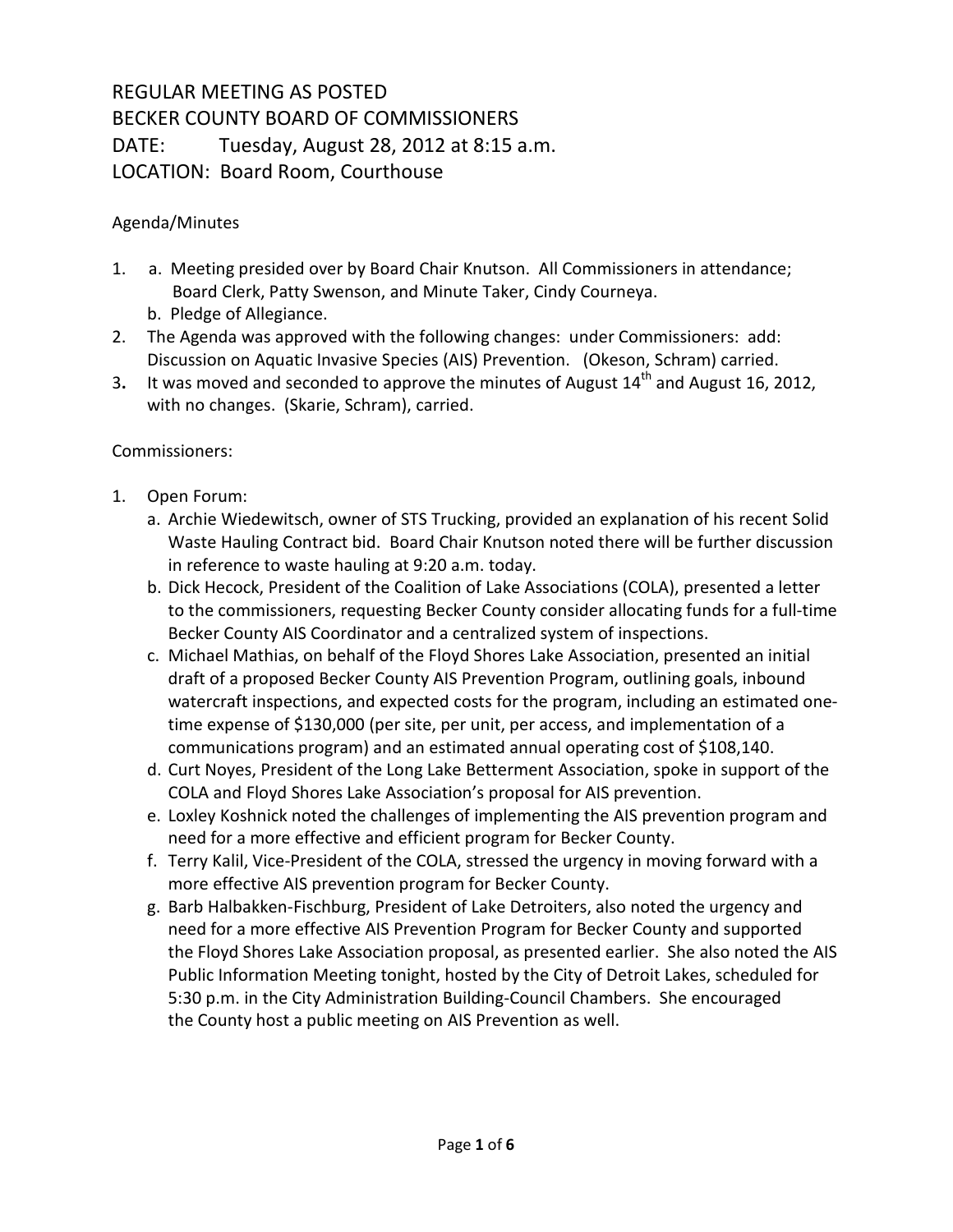- 2. Reports and Correspondence:
	- a. Commissioner Nelson:
		- i. Reported on the following meetings: Becker County Soil and Water Conservation District, Joint Powers Board, Natural Resources Committee, and attended the "Beyond the Yellow Ribbon Day" at the Pavilion in Detroit Lakes on August 22 $n^{\alpha}$ . He also recognized and congratulated Dick Hecock, President of COLA, for being named "Conservationist of the Year".
	- b. Commissioner Skarie:
		- i. Reported on the following meetings: Becker County Historical Society and Lakeland Mental Health.
	- c. Commissioner Okeson:
		- i. Reported on the following meetings: Highway Committee, Detroit Lakes/Becker County Airport Committee, and attended the "Beyond the Yellow Ribbon Day".
	- d. Commissioner Knutson:
		- i. Reported on the following meetings: Natural Resources Committee, NW Trail Reapers Snowmobile Club, and attended "Beyond the Yellow Ribbon Day". He also discussed the Prairie Lakes Municipal Solid Waste Authority meeting with Steve Skoog and provided a report.
	- e. Commissioner Schram:
		- i. Reported on the following meetings: Becker County Council on Aging, Aquatic Invasive Species (AIS) Task Force, Highway Committee, and Sheriff's Committee.
- 3. Appointments:
	- a. It was moved and seconded to appoint Steve Lindow to the Becker County Recreational Advisory Committee (RAC). (Knutson, Nelson), carried.
- 4. County Administration Position:
	- a. It was moved and seconded to approve the terms of employment, contingent upon completion of a successful full background check, to Jack Ingstad for the County Administrator position, to include: Starting date of September 17, 2012; starting salary of \$100,000, which is in between Steps 7 and 8 of the County Administrator's pay scale, at his first anniversary date and subject to a satisfactory performance review, he will move to Step 8, and all future adjustments will occur on the same basis as other management employees; a moving allowance of up to \$1000; a bank of fourteen (14) vacation days, with this bank being deducted from accrued vacation hours if employment ends within two (2) years; accrual of vacation at the same rate as other management personnel with respect to years of service; to cover the cost of annual membership to ICMA and 3CMA; and other benefits will be the same as for other management employees. (Skarie, Schram), carried.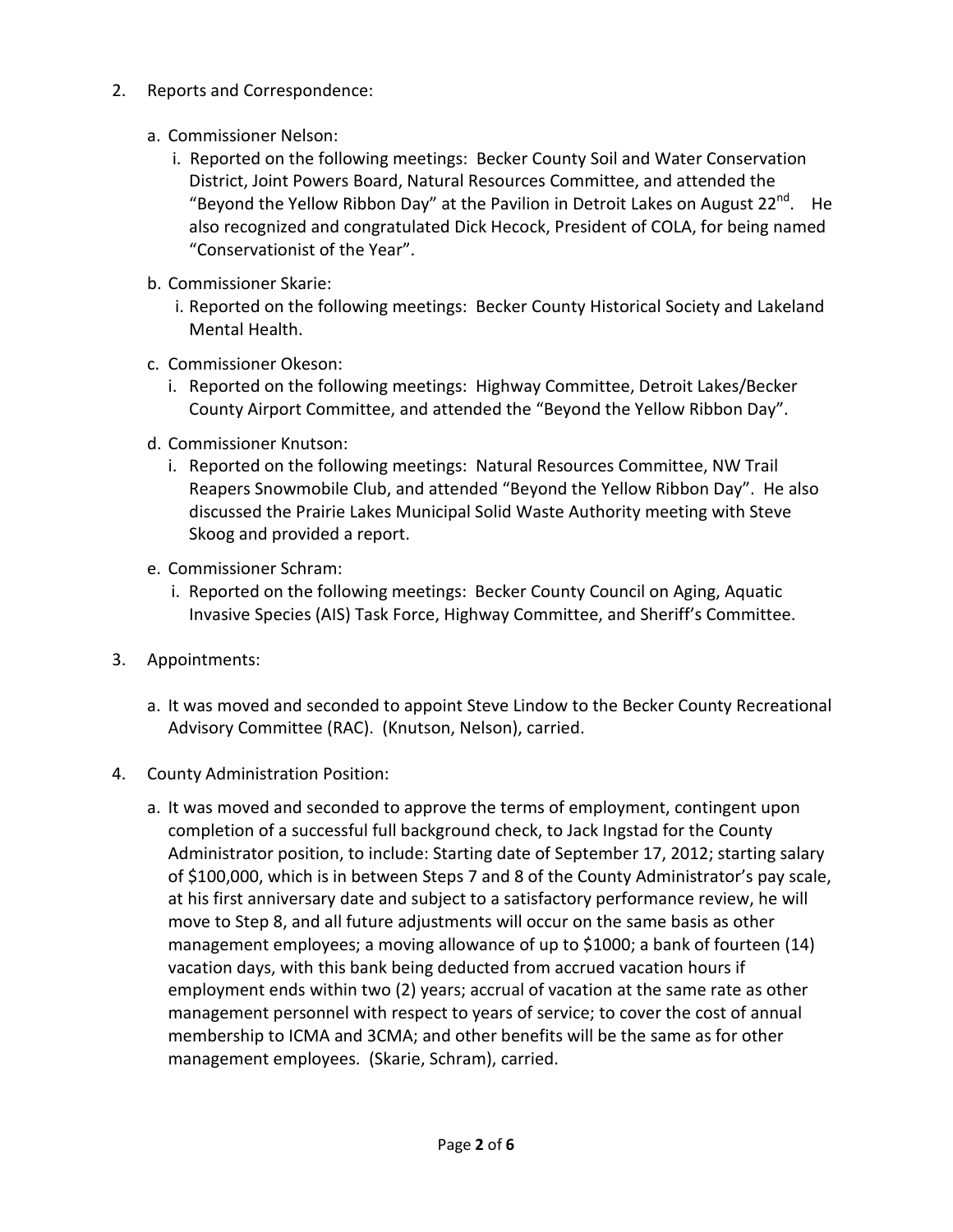- 5. Discussion on Aquatic Invasive Species (AIS):
	- a. Commissioner Okeson stressed the need for further discussion on AIS prevention. He suggested the County host a community meeting to allow for more direction and to take a more proactive approach.
	- b. Commissioner Nelson noted that the numbers from the Floyd Shores Lake Association proposed Becker County AIS Prevention Program presented earlier are staggering. This has the potential to increase the levy by double-digits annually and the voters cannot handle that level of tax increase.
	- c. Michael Mathias stressed the need for cooperation between the lake associations and the County to make sure the waters in Becker County are protected 24/7.
	- d. Board Chair Knutson posed the question on how to monitor the private accesses, duck hunters, baiters, etc.; noting that all of these issues would need to be considered.
	- e. Barb Halbakken-Fischburg referenced funds that could be tapped into and encouraged the County to appeal to the Association of Minnesota Counties (AMC) to work with the DNR to make the changes needed.
	- f. Board Chair Knutson requested that Moriya Rufer, Becker County AIS Coordinator, attend the next board meeting scheduled for Tuesday, September 11, 2012, for further discussion. It was noted that the Preliminary Budget meeting is scheduled for Thursday, August 30<sup>th</sup>.

Auditor-Treasurer: Ryan Tangen presented:

- 1. The agenda item, Waste Hauling, scheduled for 9:20 a.m. will be discussed during the Finance Committee portion of the meeting.
- 2. Licenses and Permits: There were none.

Finance Committee: Ryan Tangen presented:

- 1. It was moved and seconded to approve the Regular Claims, Over-90 Day Claims, and Auditor's Warrants (Tuesday Bills):
	- a. Over 90-Day Claims:
		- i. Charles Sherbrooke in the amount of \$510.08 due to not receiving an invoice.
	- ii. Swanson's Repair in the amount of \$76.56 due to waiting for credit invoice. (Nelson, Okeson), carried.
- 2. It was moved and seconded to approve to reject all waste hauling contract bids, re-design the bid specs and re-bid; to allow for more comparable bids. (Skarie, Knutson), carried.
- 3. It was moved and seconded to extend the current Waste Hauling Contract with STS Trucking, month by month, for up to 3 months. (Schram, Okeson), carried.
- 4. It was moved and seconded to approve the purchase of two (2) additional 30 cubic yard roll-off containers for Environmental Services, at an approximate cost of \$9,000. (Skarie, Schram). Commissioner Skarie requested to amend the motion to remove "at an approximate cost of \$9,000" and to replace with, "at a cost of \$9,031". There was no further discussion and the amended motion carried.
- 5. Discussion was held in reference to Resolution 08-12-2A, to establish the Economic Development/Housing Redevelopment Authority 2013 tax levy at \$235,633,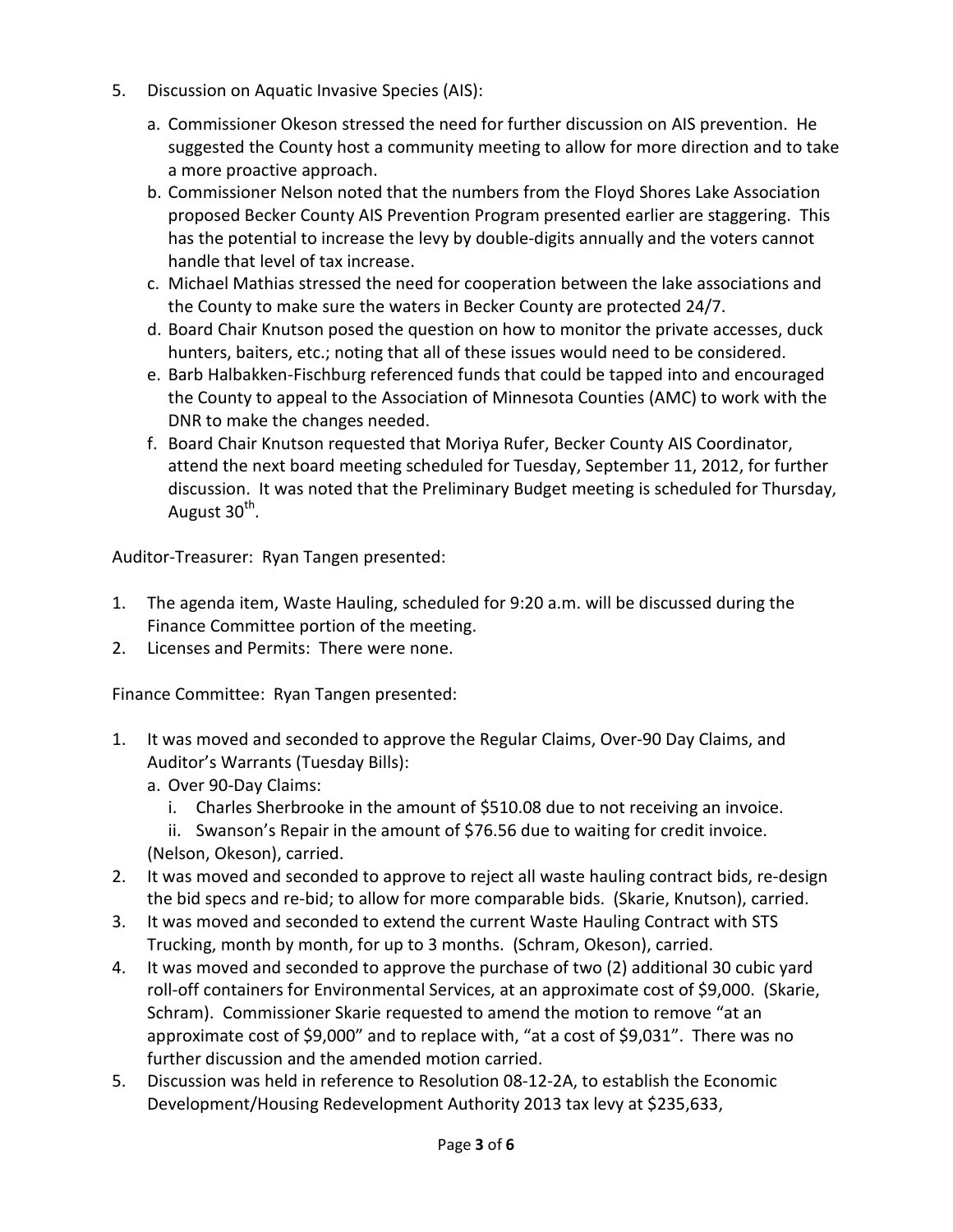representing a 34% increase. The County levy will be reviewed at the September  $11^{\text{th}}$ board meeting. It was recommended to wait until September 11, 2012, to review the proposed EDA/HRA 2013 tax levy.

6. It was moved and seconded to authorize Marty Wiley, Natural Resources Director, to expend up to \$10,000 for blading of Forest Roads in 2012. (Schram, Okeson), carried.

Assessor: Steve Carlson presented:

- 1. It was moved and seconded to approve the abatements for:
	- a. PIN #05.0191.000 in Carsonville Township for the amount of \$428.00; PIN #05.0191.000 in Carsonville Township for the amount of \$138.00; PIN #05.0191.000 in Carsonville Township for the amount of \$140.00, due to taxpayer has lived at property since 1982 with mother; mother passed away; did not realize needed to apply and also clerical error on classification.
	- b. PIN #06.8079.000 in Cormorant Township for the amount of \$116.00, due to Taxpayer provided proof of tabs; claims plate was in window.
	- c. PIN #12.0232.000 in Forest Township for the amount of \$148.00; PIN #12.0232.000 in Forest Township for the amount of \$90.00; PIN #12.0232.000 in Forest Township for the amount of \$90.00, due to property purchased by exempt entity on January 26, 2011. (Schram, Skarie), carried.

Sheriff: Tim Gordon presented:

- 1. Sheriff Tim Gordon advised the board that within the very near future there will be five (5) senior position vacancies occurring within an eight (8) to nine (9) month period of time, with the anticipation of two (2) Dispatchers and three (3) Deputy Sheriffs', and it will become necessary to hire prior to the retirements of specific positions, to ensure public and employee safety. It was moved and seconded to approve the request to advertise and begin the eligibility list for pool of deputy sheriff candidates. (Okeson, Schram), carried.
- 2. It was moved and seconded to approve Resolution 08-12-2B, to post internally, interview and hire (promote) a full-time Sheriff Deputy Sergeant. (Nelson, Schram), carried.

Human Services: Nancy Nelson presented:

- 1. It was moved and seconded to approve the Purchase of Service Agreements with Frazee-Vergas School and Stellher Human Services; and Independent School District #22 and Lakeland Mental Health Center, for the provision of mental health services to eligible students for the 2012-2013 school year. (Nelson, Schram), carried.
- 2. It was moved and seconded to approve the Purchase of Service Agreement for the Father's Project, at an approximate cost of \$3,300 per year. (Nelson, Skarie), carried.
- 3. It was moved and seconded to accept the Human Services reports for Adult Services, Child and Family, Community Health, Financial Services, Mental/Chemical Dependency (MCD), and Transit. (Nelson, Okeson), carried.
- 4. It was moved and seconded to approve the Human Services claims for Human Services, Community Health, and Transit. (Skarie, Schram), carried.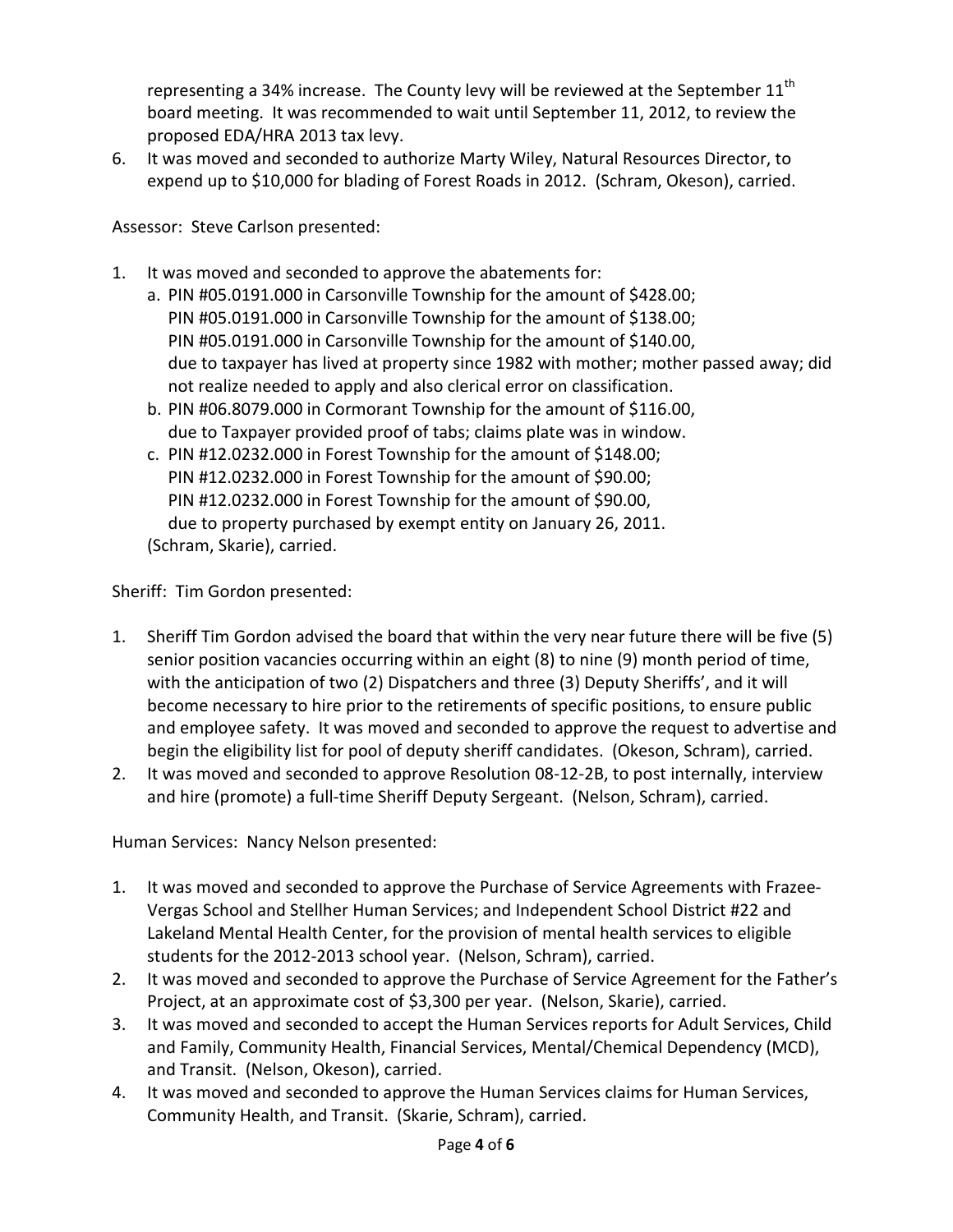Economic Development/Housing Redevelopment Authority 2013 Tax Levy: Resolution 08-12-2A: Jon Thomsen presented:

1. It was the consensus of the Board to review the proposed EDA/HRA 2013 Tax Levy at the Board meeting on September 11, 2012, following the Budget Review Meeting on August 30, 2012.

Highway: Brad Wentz presented:

- 1. Brad Wentz provided a construction update.
- 2. Interviews for the Highway Superintendent position will begin soon.

Planning and Zoning: Patty Swenson presented:

- 1. Applicant, Gerald Behlmer, withdrew his request on August 16, 2012, for a Conditional Use Permit (CUP) for a Pet Crematorium and retail sales associated with the business in a Residential/Agricultural zone, at 21777 Sand Beach Road in Erie Township, Cotton Lake.
- 2. It was moved and seconded to concur with the Becker County Planning Commission (August 21, 2012), to approve the request as submitted by Scott Bombenger, Robert Sheeley, Duane and Susan Wirth, Orville Erickson, Ann Dolence, Ivan and Shirley Haakenson, and Patricia Potts, for a change of zone from Commercial to Residential, at Height of Land Frontage Road, Height of Land Township, Height of Land Lake, due to the request would not be detrimental to the area. (Schram, Okeson), carried.
- 3. It was moved and seconded to concur with the Becker County Planning Commission (August 21, 2012), to approve the request as submitted by Katie Jager, for a change of zone from Commercial to Residential, at 31899 County Highway 26 in Holmesville Township, due to the request would not be detrimental to the area. (Okeson, Schram), carried.
- 4. It was moved and seconded to concur with the Becker County Planning Commission (August 21, 2012), to approve the request by Vicki Bedford for Busker Family, Ltd., Partnership, for a Certificate of Survey, at Maple Ridge Road in Lake Eunice Township, Little Cormorant Lake, consisting of one Tract A (40,000 square feet) and a change of zone from Agricultural to Residential for the entire property consisting of 17.89 acres, due to the request meets the criteria of the Ordinance. (Skarie, Okeson), carried. Roll Call: Nelson – Nay; Skarie – Yea; Schram – Nay; Knutson – Yea; Okeson – Yea. Board Chair Knutson requested that concerns on non-riparian lot sizes be reviewed by the Zoning Ordinance Review Committee.
- 5. It was moved and seconded to concur with the Becker County Planning Commission (August 21, 2012), to approve the request by Vernon and Michelle Scholz, for an amendment to existing gravel pit Conditional Use Permit (CUP) #360136, at County Highway 46, one-half (½) mile north of County Highway 44, for the placement of temporary portable equipment to include screeners, crushers, bituminous hotmix plant, loaders, dozer, track hoe and trucks to process aggregate materials, due to the request meets the criteria of the Ordinance, and with a stipulation of a November 15, 2012 deadline, and for the amendment to become null and void after this date. (Okeson, Skarie), carried.